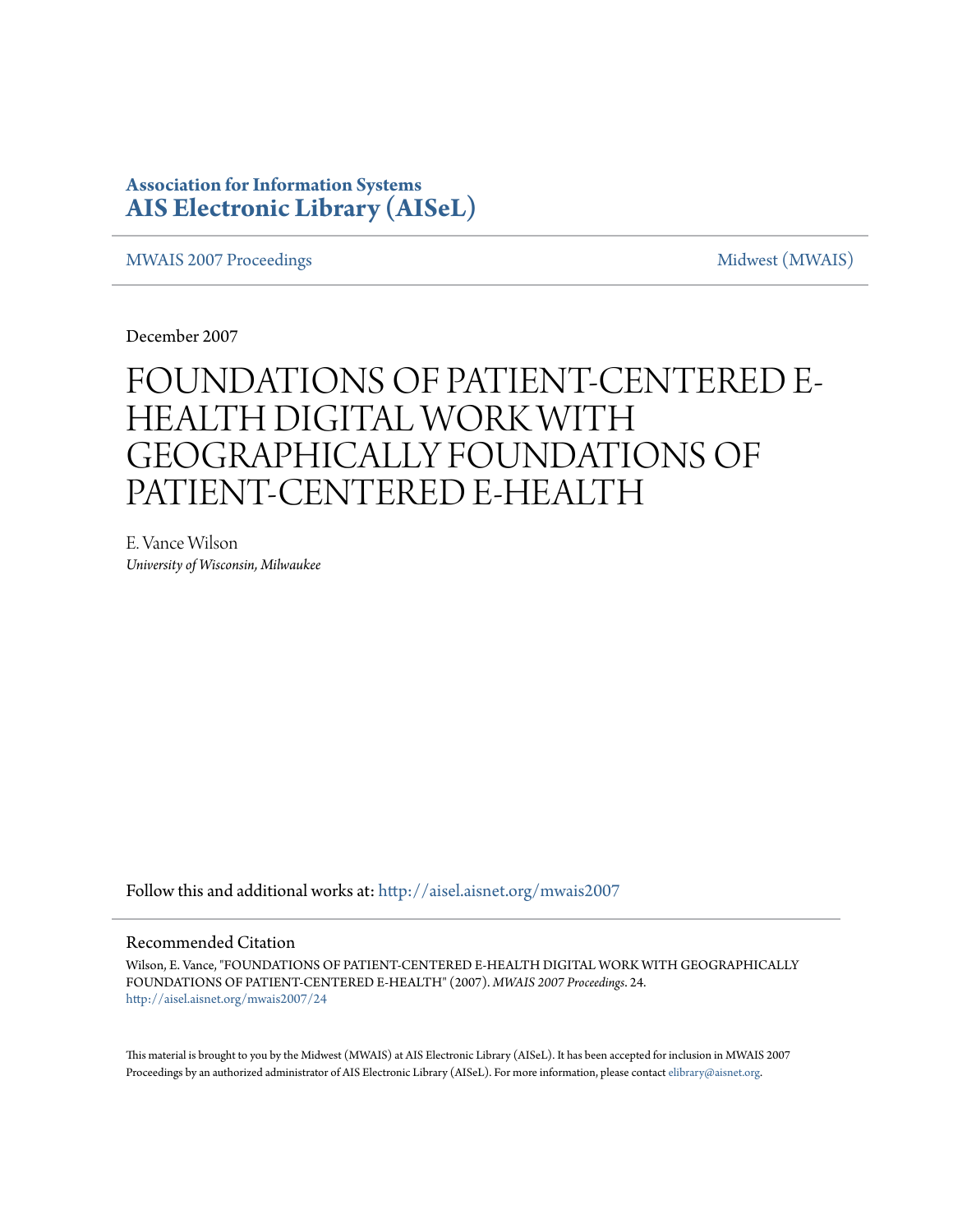## **FOUNDATIONS OF PATIENT-CENTERED E-HEALTH**

**E. Vance Wilson**  University of Wisconsin, Milwaukee vancewilson@gmail.com

#### **ABSTRACT**

*E-health that is created by healthcare providers for online delivery of patient services constitutes a fast-growing Internet segment. This paper proposes that e-health developers can fulfill patients' expectations best by applying patient-centered design principles that are anchored in user-centered development practice. The paper further outlines a training approach for e-health developers that is based upon a recently-developed personal health informatics agenda.* 

#### **KEYWORDS**

Electronic Healthcare, User-Centered Design, Human-Computer Interaction, Personal Health Informatics (PHI)

#### **INTRODUCTION**

 $\overline{a}$ 

E-health is broadly defined as "health services and information delivered or enhanced through the Internet" (Eysenbach 2001). Initial e-health applications were designed from a consumer-centered perspective, drawing upon an e-commerce business model in which vendors expected to profit from consumers paying directly for products and services they would acquire through the e-health website or from advertisers paying for exposure to consumers (Wilson 2006a). Most of these commercial e-health ventures failed during the dot-com bust (Itagaki, Berlin, & Schatz 2002). However, healthcare provider organizations have emerged to fill the void by supplying provider e-health to their own patients<sup>1</sup>, including generalized informational content as well as appointment scheduling, prescription refilling, and online communication with physicians and clinical staff (Lazarus 2001; Wilson & Lankton 2004).

E-health is a fast-growing form of e-service, and it may be anticipated that e-health applications will be developed and administered in large part by Information Systems (IS) professionals. Thus, e-health is an important practical area of study for IS researchers. Patients comprise a large and growing constituency of e-health users (Krane 2005), and surveys indicate there is very high interest among patients in increased access to provider e-health for a variety of specific interaction needs (e.g., physician-patient communication) (Taylor & Leitman 2002). Leaders in the medical community are coming to recognize that patients expect to be empowered in making healthcare

 $<sup>1</sup>$  In this paper, the term "patient" is used to refer, as applicable, to the patient as well as to his or her caregivers.</sup>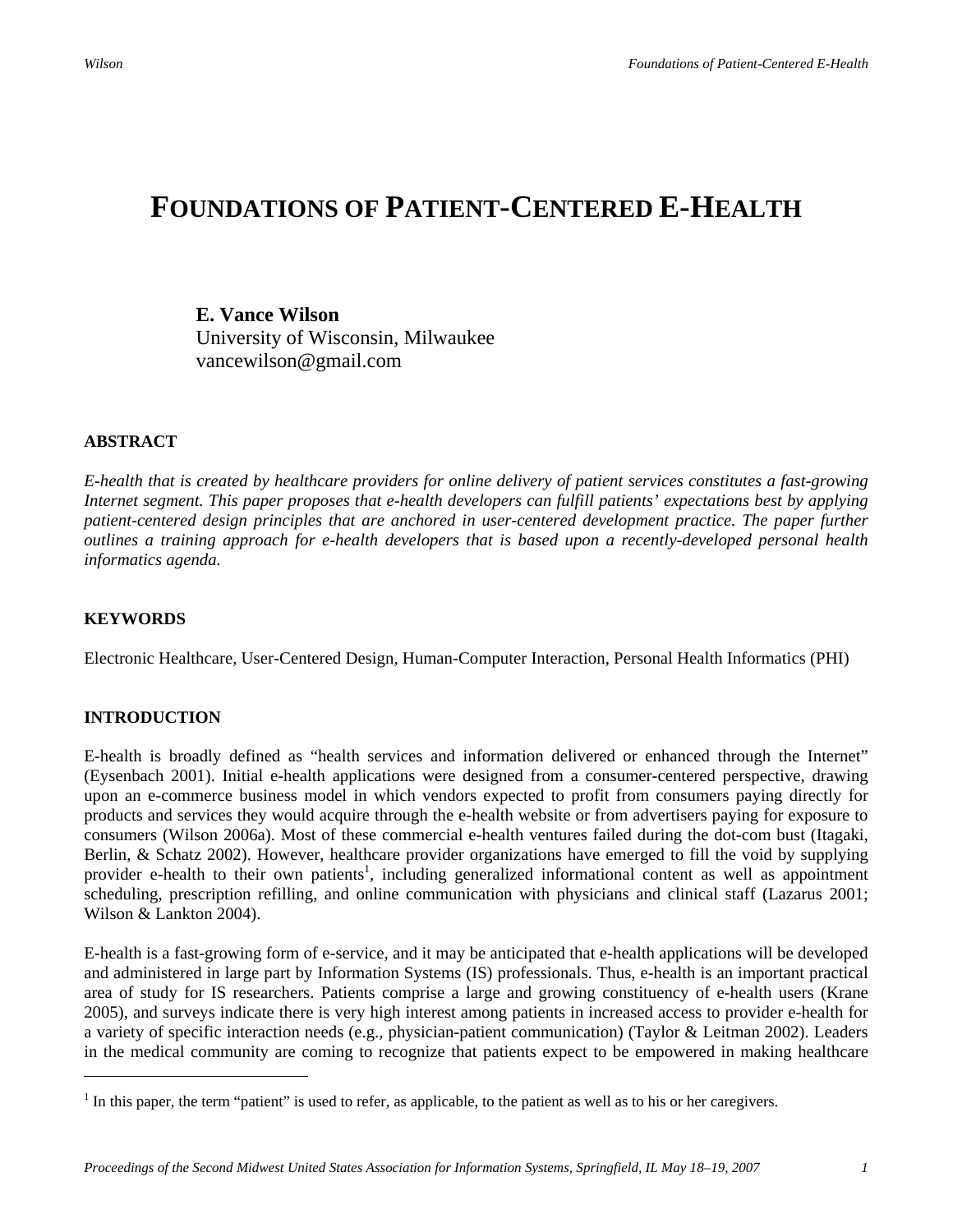decisions (Institute of Medicine 2001), and that the expectation of personal control is especially strong for ehealth applications (Lafky, Tulu, & Horan 2006; Markle Foundation 2004). However, healthcare provider organizations have only recently begun to provide patients with online access to healthcare services, and numerous obstacles are present that can block development of effective patient-centered e-health applications. These include:

- financial disincentives for participation by outside parties (i.e., participants in e-health other than the patient, including physicians and provider administration)
- reduced work quality resulting from participation by outside parties
- reluctance of outside parties to relinquish control to patients
- restrictive interpretation of privacy and security regulations
- discomfort of patients and other key parties with computing environments

A complete discussion of means for overcoming such obstructions is well beyond the scope of this paper (for such a discussion, see Tan, Cheng, & Rogers 2002). Potentially, obstructions can be overcome as has been the case for other heavily-regulated, traditional industries (such as banking and financial services) which have successfully transitioned to the online environment.

#### **GUIDING PRINCIPLES FOR CREATING PATIENT-CENTERED E-HEALTH**

In order to meet patients' expectations, it is essential for developers to focus on several guiding principles that are distinct from alternative approaches. Specifically, developers should:

- 1. Focus on desired interactions in which the patient is an active participant
- 2. Incorporate only those services that meet the expressed needs of patients or are validated against patient needs
- 3. Be understandable to patients
- 4. Provide easy access for patients to completely manage and control functionality
- 5. Provide support for interaction with outside parties (e.g., physicians and pharmacy) and with other healthcare information systems (e.g., hospital billing)

These principles correspond to a large extent with user-centered development principles that are important to success of developing web applications across numerous contexts outside the healthcare domain (Lazar 2001). However, certain characteristics of the healthcare environment are unique, and require specialized attention from developers.

Principle 1 focuses on patient involvement, thereby distinguishing patient-centered e-health from other applications, such as telemedicine, where the patient is primarily an object of the interaction rather than an active participant. Principle 2 addresses patient interest and specifically cautions against relying on untested assumptions about patients as a basis for e-health design. By emphasizing patient involvement and interest, the first two principles help to ensure that patients will have inherent motivation to use related e-health applications. They also guide the process of eliciting patients' interaction needs and mapping these to e-health services. The remaining principles center on accessibility and source of control.

Principle 3 proposes that e-health information and communication should be understandable to patients. Some researchers argue that it is patients' own health literacy that must increase in order for e-health to succeed (Norman & Skinner 2006). However, this type of idealistic mindset ignores, first, that patients' need for healthcare services is not dependent upon their literacy level and, second, that patients can benefit greatly if ehealth designers make the effort to incorporate simple explanations and illustrations where these are practical.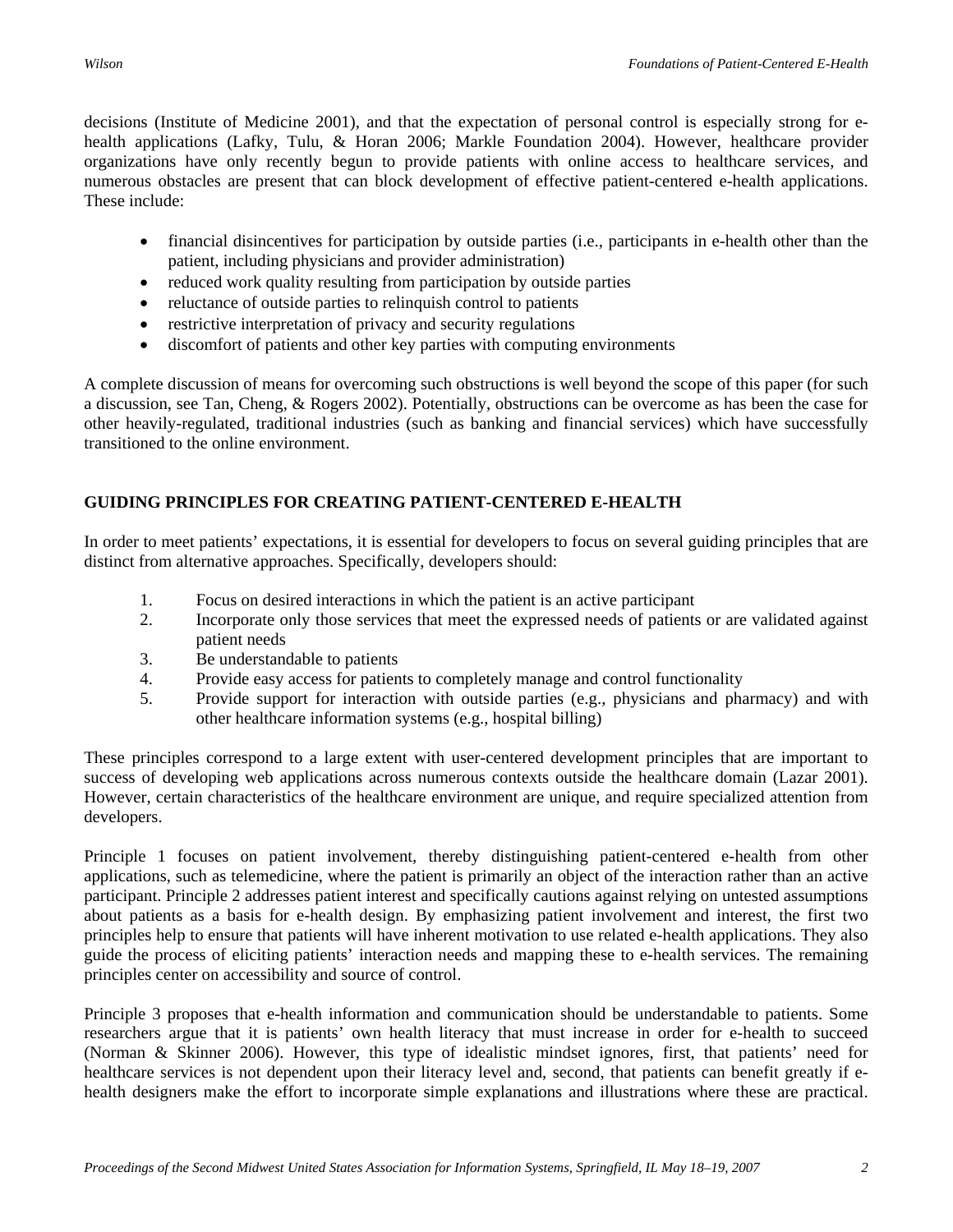Many individuals who are only marginally literate have proved to be highly capable of interacting with online applications, such as banking, when they are provided with effective technological support. Further, requiring patients to be highly literate in order to use e-health is no more defensible ethically than requiring high literacy in order to schedule exams or other healthcare services that the provider may offer. From the patient's perspective, e-health is simply an extension of the providers' other services, thus it is reasonable for patients to expect e-health to be generally understandable and for the provider to offer mechanisms by which better explanations can be obtained if these are needed.

Principle 4 presents a clear statement that ultimate control of patient-centered e-health must flow to the patient. Increasing patients' involvement in e-health has been promoted recently as part of the U.S. plan for "Delivering consumer-centric and information-rich health care" (Thompson & Brailler 2004). However, achieving patient control faces two key obstacles. First, medical institutions are only slowly moving away from a firmly-embedded authoritarian or "paternalistic" model of physician-patient relationships (Emanuel & Emanuel 1992) in which physicians expect to control virtually all aspects of their interaction with patients (Eysenbach & Jadad 2001). Embedded cultural practices can take significant time to change, even in the face of substantial social pressures. Therefore it is likely in foreseeable future that many physicians and other outside parties will resist allowing patients to exercise complete control over e-health or other aspects of healthcare. Second, healthcare provider organizations are reluctant to open up healthcare information systems (HIS) to access by patients. Reluctance is based on several factors, none of which are necessarily unreasonable. Providers have the responsibility to maintain the privacy and security of patient and provider data, which could be compromised by increasing accesses to HIS. Significant labor expenditures will be necessary in order to interconnect HIS with e-health, and it may be difficult for providers to identify ways that these expenses can be offset by increased income. Furthermore, access to HIS is frequently blocked structurally by disparate storage and communication formats among various proprietary systems. Lack of access to the provider's HIS or to specific parts, such as medical records and test results, leaves patients with relatively little to control, as the e-health application will not be able to offer direct interaction with key functions, such as billing and appointment scheduling. Therefore, it is important to develop strategies that can economically enhance access to HIS without compromising security or establish alternatives to direct access (e.g., by applying a data warehouse model where only duplicated data is accessible to patients). It also is key to promote among physicians and clinical staff the ideal that patients have the right to play a central role in their own healthcare decisions.

Principle 5 emphasizes that interaction with outside parties is essential for creating effective patient-centered ehealth. Technical approaches can be important to achieve interoperability, as demonstrated by Wilson and Lankton (2003) in their proposal of a guided-mail system as an alternative to e-mail for patient-physician communication. However, social issues should not be overlooked in achieving interoperability, as these may be even more important than technical aspects in motivating outside parties to participate. For example, patients embrace the idea of having access to their own medical records, yet physicians are skeptical that patients would benefit from access and worry that their workload would increase if records became available (Ross et al. 2005).

By addressing these five principles, developers can work to create e-health that is centered on patients' needs, accessible, and meaningful in its capabilities. It may be anticipated that other design principles will also apply, (e.g., requirements arising from privacy and security regulations). However, care should be taken to ensure that these do not unnecessarily obstruct any of the five principles of patient-centered e-health that are enumerated above.

#### **PERSONAL HEALTH INFORMATICS AND PATIENT-CENTERED E-HEALTH**

Creating effective patient-centered e-health is an important goal but, as discussed previously, this goal faces numerous obstacles, including fears of financial disincentives and reduced work quality for outside parties who are called upon to participate. Key to these concerns is the current lack of a focused discipline in which creation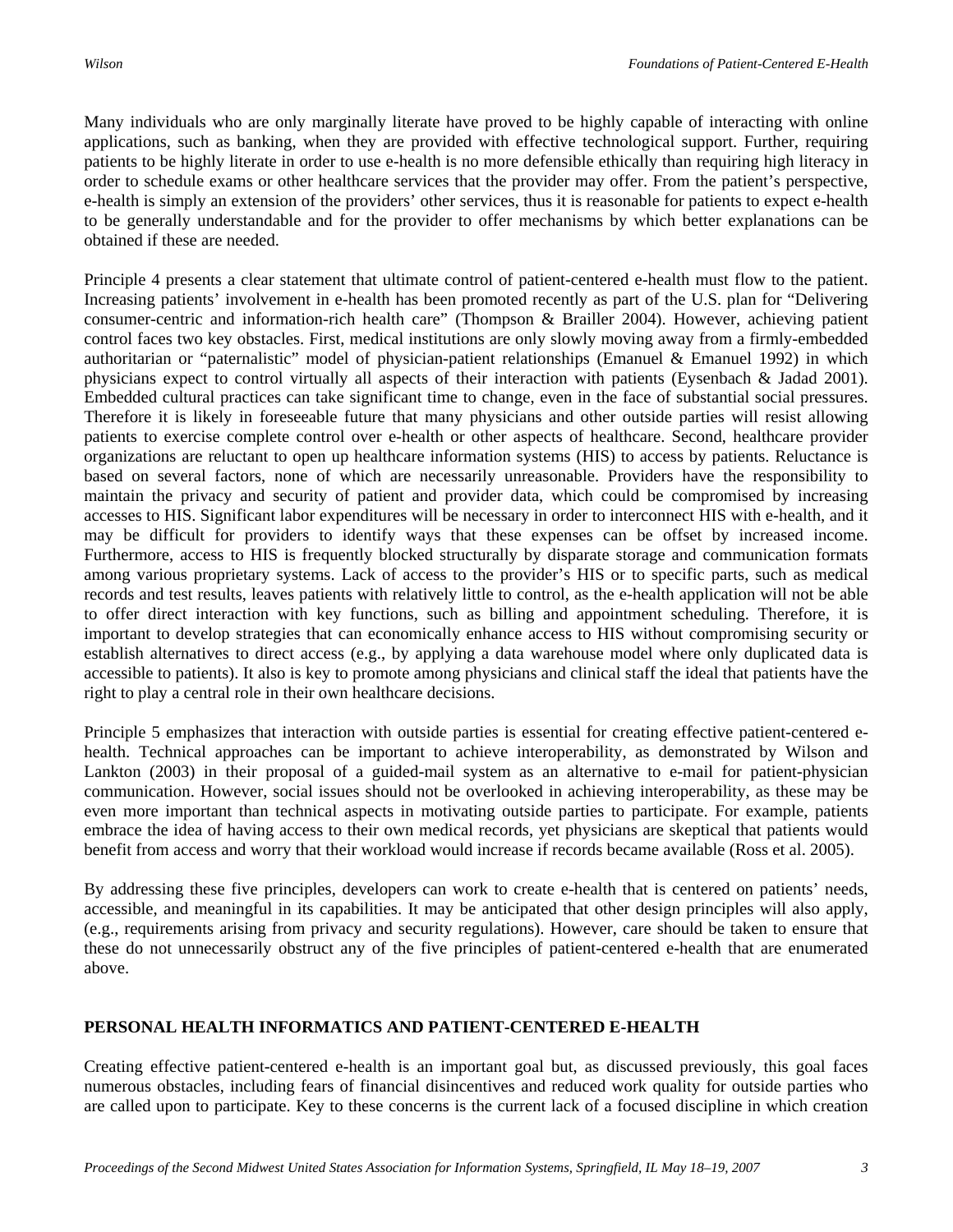of patient-centered e-health is a core responsibility. It will remain difficult to champion patient-centered e-health initiatives until such a discipline coalesces through establishment of training programs, identification of best practices, and development of a shared identity.

One approach that satisfies the major goals and guiding principles of patient-centered e-health is the Personal Health Informatics (PHI) agenda proposed by Wilson (2006a). PHI incorporates the knowledge, skills, practices, and research perspectives necessary to develop patient-centered e-health. As shown in Figure 1, four essential content areas support PHI, and these are applied within three focal areas. Web e-service infrastructure describes the hardware, software, and networking capabilities that support e-health functions. In recognition that e-health is primarily service-oriented, the informatics focus in PHI centers on infrastructure that is specialized for e-service presentation and delivery. Personal health management and user-centered development make up the personal focus that PHI presents to patients. User-centered development methods provide tools for eliciting user needs, designing solutions, and evaluating the utility of these solutions in meeting patients' needs. Personal health management addresses patients' individual practices as well as psychological, social, and cultural aspects of their management of personal health information. Personal health management and the health informatics domain combine in the healthcare focus of PHI. Content drawn from the health informatics domain addresses the skills and knowledge necessary to interface with HIS and related healthcare systems.



**Figure 1. Conceptual Model of Key PHI Structural Components (Wilson, 2006a).** 

Development of a PHI discipline in which personnel train in these four essential content areas and share a joint focus on patients, healthcare, and informatics would provide substantial leverage toward achieving effective patient-centered e-health. This does not necessarily require development of new academic programs; these content areas can be incorporated relatively easily as a concentration within existing IS programs (Wilson 2006b). Patient surveys consistently show a groundswell of desire for e-health applications that meet their specific needs, including electronic support for managing personal health information (Taylor 2004), patient-physician communication (Taylor & Leitman 2002), and high-quality online health information (Krane 2005). Approaches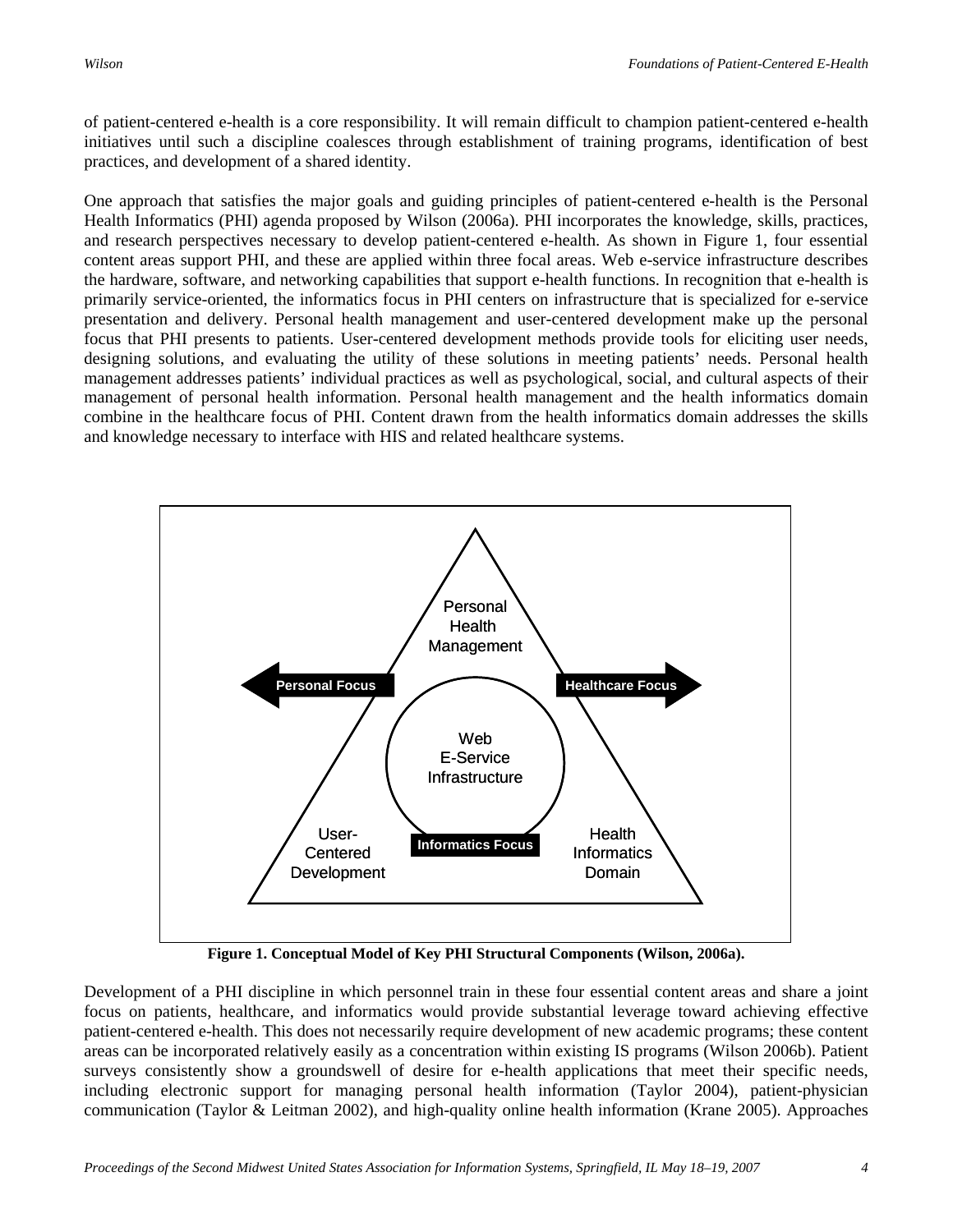such as PHI will be essential in concentrating the skills, knowledge, and patient-centered perspective that are necessary to meet these growing patient demands.

#### **CONCLUSION**

The emergence of e-health has been overwhelmingly beneficial to patients, who already conduct many types of transactions and information searches on the Internet and strongly wish to be able to access healthcare services and information in the same manner. Patients comprise a large and growing constituency of e-health users whose interests would be served by creation of e-health that is guided by the patient's perspective. The guiding principles outlined herein take important steps toward achieving patient-centered e-health. However, a need remains to develop an academic and professional discipline in which patient-centered e-health constitutes a core responsibility, as represented by the PHI agenda. Once these foundations are in place, it will be possible for patient-centered e-health to move beyond the status of a desirable objective.

#### **REFERENCES**

- Emanuel, E. J., and Emanuel, L. L. "Four Models of the Physician-Patient Relationship," *JAMA* (267:16), 1992, pp. 2221– 2226.
- Eysenbach, G. "What is E-health?" *Journal of Medical Internet Research* (3:2), 2001, article e20.
- Eysenbach, G., and Jadad, A. R. "Evidence-Based Patient Choice and Consumer Health Informatics in the Internet Age," *Journal of Medical Internet Research* (3:2), 2001, article e19.
- Institute of Medicine. "Crossing the Quality Chasm," *Institute of Medicine, National Academies Press*, Washington, DC, 2001.
- Itagaki, M. W., Berlin, R. B., and Schatz, B. R. "The Rise and Fall of E-health: Lessons From the First Generation of Internet Healthcare," *Medscape General Medicine* (4:2), (2002), http://www.medscape.com/viewarticle/431144\_Print.
- Krane, D. "Number of 'Cyberchondriacs'—U.S. Adults Who go Online for Health Information—Increases to Estimated 117 Million," *Healthcare News* (8:5), (2005), http://www.harrisinteractive.com/news/newsletters\_healthcare.asp.
- Lafky, D. B., Tulu, B., and Horan, T. A. "A User-Driven Approach to Personal Health Records," *Communications of the Association for Information Systems* (17), 2006, pp. 1028–1041.
- Lazar, J. *User-Centered Web Development*, Jones and Bartlett, Sudbury, MA, 2001.
- Lazarus, I. R. "Separating Myth from Reality in E-health Initiatives," *Managed Healthcare Executive*, June 2001, pp. 33–36.
- Markle Foundation. "Achieving Electronic Connectivity in Healthcare," *Markle Foundation*, New York, NY.
- Norman, C. D., and Skinner, H. A. "eHealth Literacy: Essential Skills for Consumer Health in a Networked World," *Journal of Medical Internet Research* (8:2), 2004, article e9.
- Tan, J., Cheng, W., and Rogers, W. J. "From Telemedicine to E-health: Uncovering New Frontiers of Biomedical Research, Clinical Applications and Public Health Services Delivery," *Journal of Computer Information Systems* (42:5), 2002, pp. 7–18.
- Taylor, H. "Two in Five Adults Keep Personal or Family Health Records and Almost Everybody Thinks This is a Good Idea: Electronic Health Records Likely to Grow Rapidly," *Health Care News* (4:10), (2004), http://www.harrisinteractive.com/news/newsletters\_healthcare.asp.
- Taylor, H., and Leitman, R. "Patient/Physician Online Communication: Many Patients Want It, Would Pay for It, and It Would Influence Their Choice of Doctors and Health Plans," *Health Care News* (2:8), (2002), http://www.harrisinteractive.com/news/newsletters\_healthcare.asp.
- Thompson, T. G., and Brailler, D. J. "The Decade of Health Information Technology: Delivering Consumer-Centric and Information-Rich Health Care," *Department of Health and Human Services*, Washington, DC, 2004.
- Wilson, E. V. "Building Better E-health Through a Personal Health Informatics Pedagogy," *International Journal of Healthcare Information Systems and Informatics* (1:3), 2006a, pp. 69–76.
- Wilson, E. V. "The Case for E-health in the Information Systems Curriculum," *Issues in Information Systems* (7:1), 2006b, pp. 299–304.
- Wilson, E. V., and Lankton, N. K. "Strategic Implications of Asynchronous Healthcare Communication," *International Journal of Healthcare Technology and Management* (5:3/4/5), 2003, pp. 213–231.